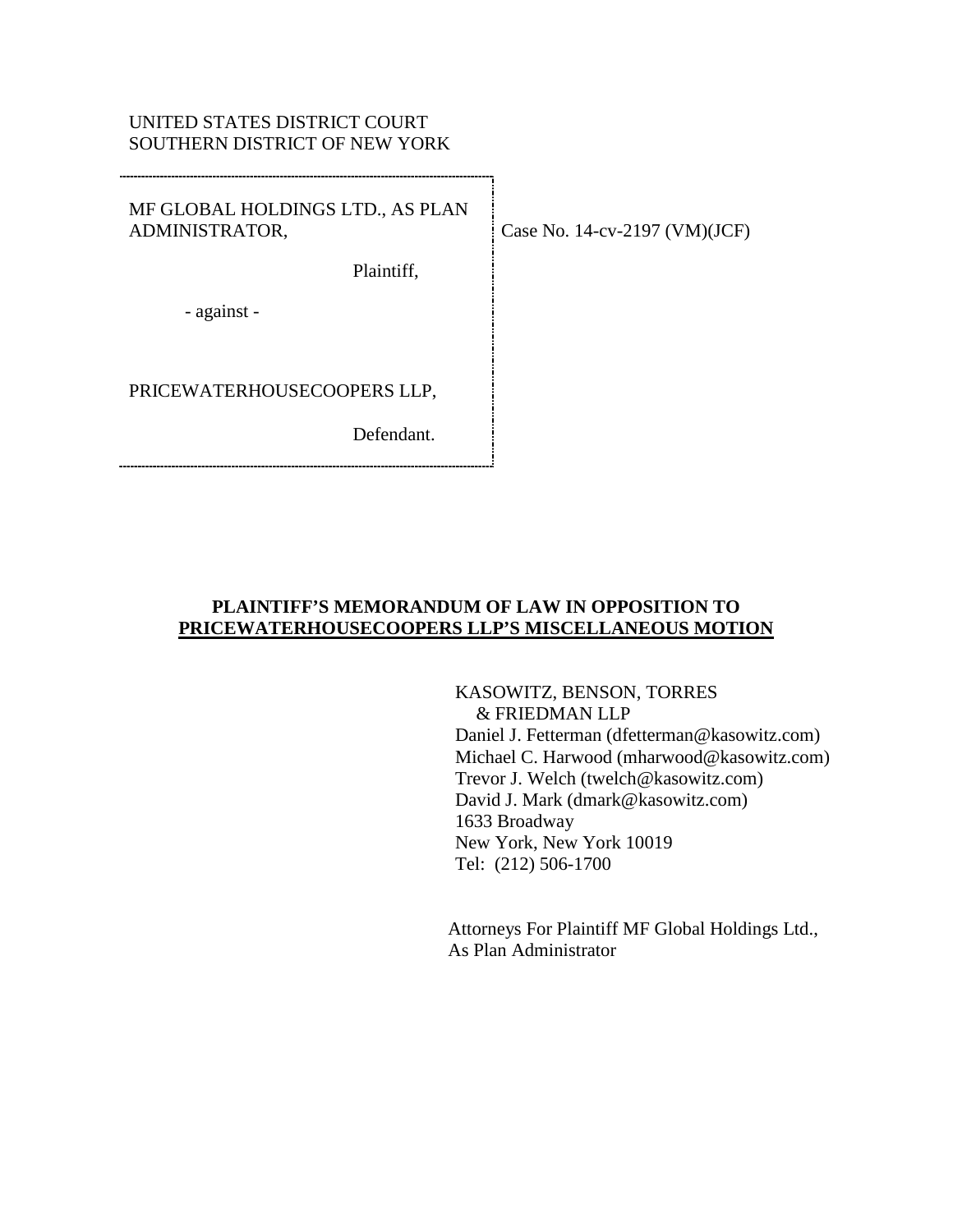# **TABLE OF CONTENTS**

# Page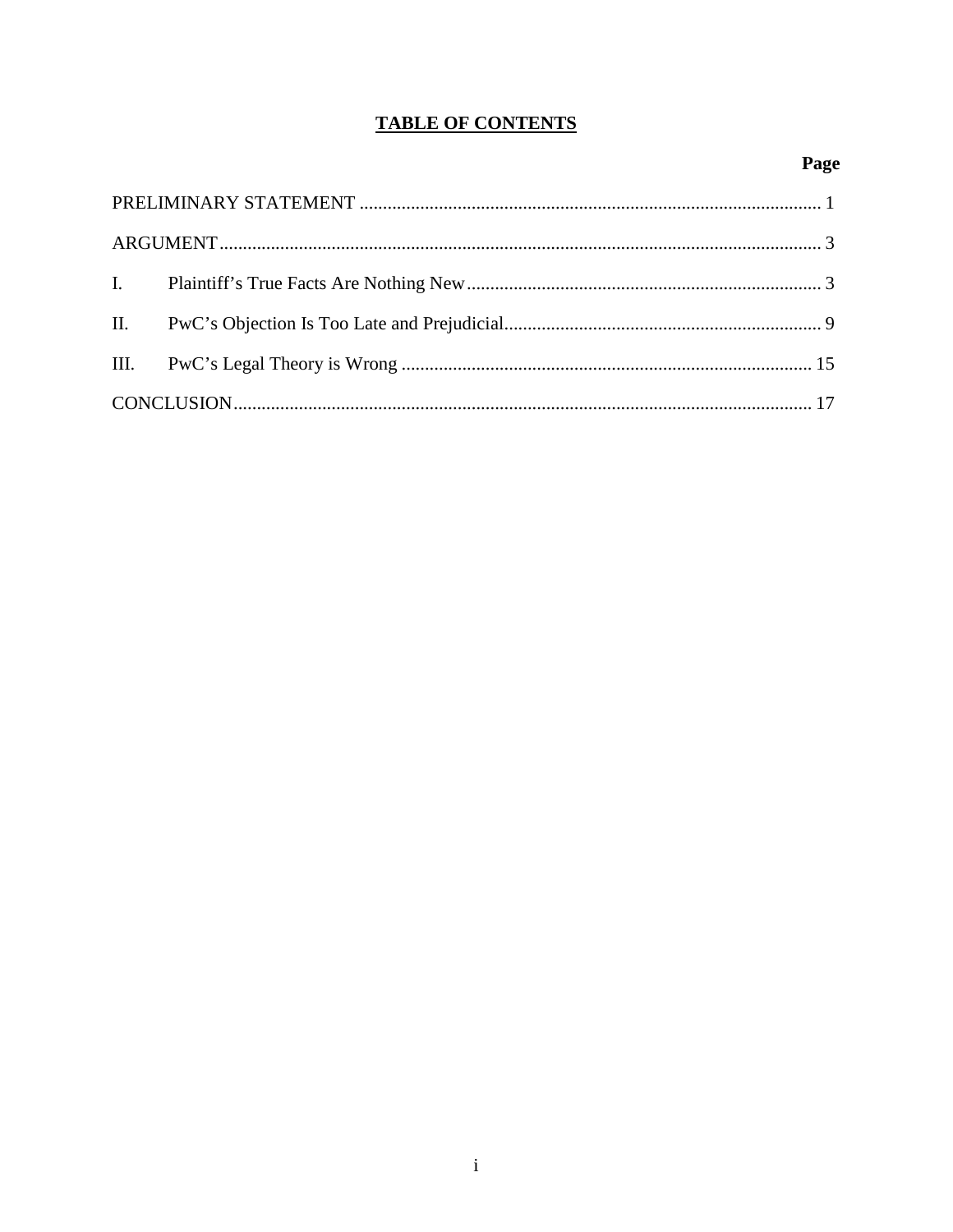# **TABLE OF AUTHORITIES**

## **Cases**

| Adelphia Recovery Tr. v. Goldman, Sachs & Co.,                      |
|---------------------------------------------------------------------|
| Aldridge v. Forest River Inc.,                                      |
| Am. Stock Exch., LLC v. Mopex, Inc.,                                |
| Chemical Bank v. Dana,                                              |
| Clemente v. Carnicon–Puerto Rico Management Associates, L.C.,       |
| Commerce Funding Corp v. Comprehensive Habilitation Services, Inc., |
| Design Strategies Inc. v. Davis,                                    |
| ESPN, Inc. v. Office of Comm'r of Baseball,                         |
| Genereux v. Raytheon Co.,                                           |
| Intellivision v. Microsoft Corp.,                                   |
| Jasper v. Sony Music Entm't, Inc.,                                  |
| Katt v. City of N.Y.,                                               |
| LaSalle Bank Nat. Ass'n v. CIBC,                                    |
| Licciardi v. TIG Ins. Grp.,                                         |

*M.H. v. New York City Dep't of Educ.*,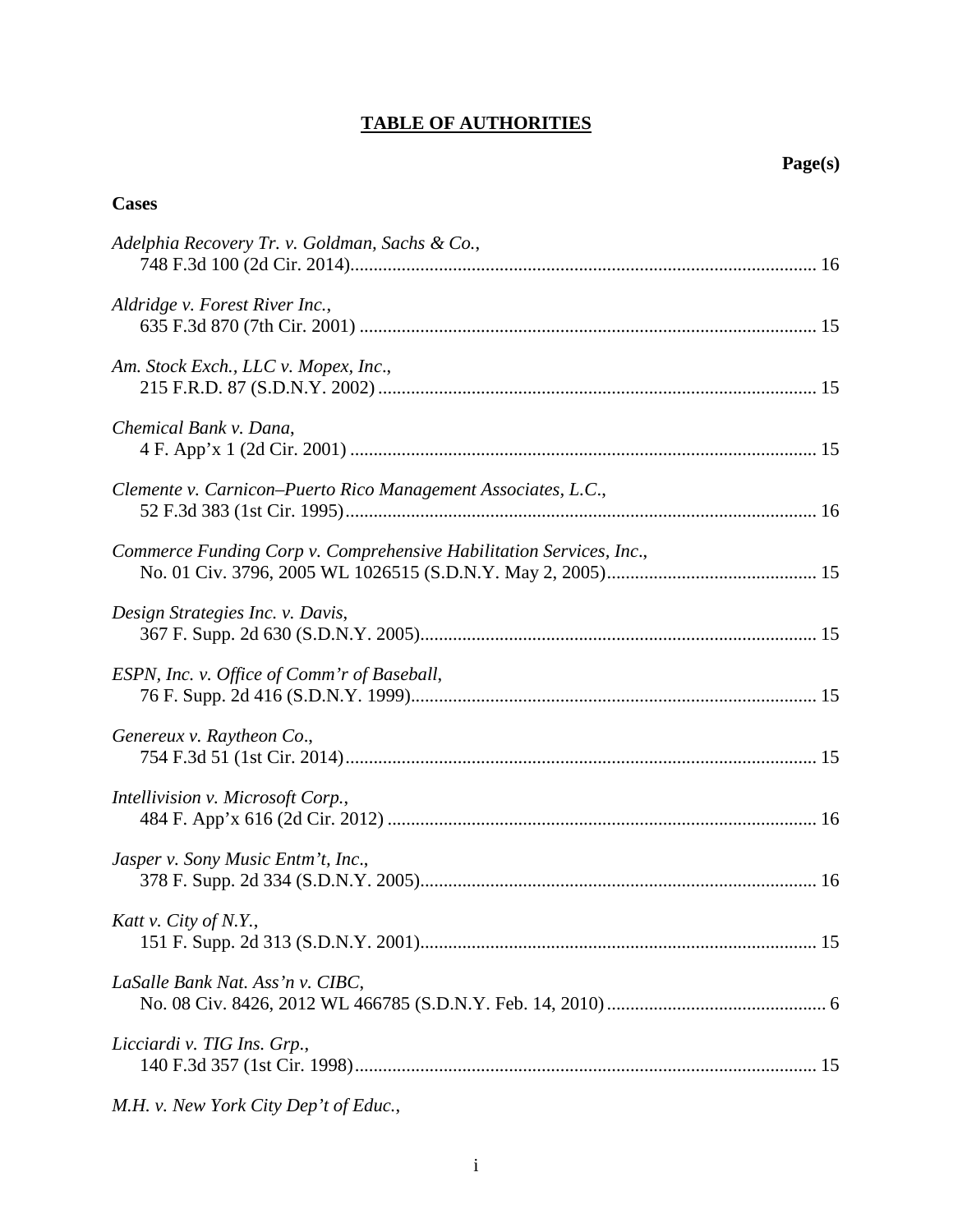| MF Global Holdings Ltd. v. PricewaterhouseCoopers LLP,                                                                  |  |
|-------------------------------------------------------------------------------------------------------------------------|--|
| MF Global Holdings v. PricewaterhouseCoopers LLP,                                                                       |  |
| In re MTBE Prods. Liab. Litig.,                                                                                         |  |
| Napolitano v. Compania Sud Americana de Vapores,                                                                        |  |
| NIC Holding Corp. v. Lukoil, Pan Americas,<br>No. 05 Civ. 09372, 2009 U.S. Dist. LEXIS 32580 (S.D.N.Y. Apr. 14, 2009) 6 |  |
| Norbrook Labs. v. G.C. Hanford Mfg. Co.,                                                                                |  |
| Point Prods. A.G. v. Sony Music Entm't, Inc.,                                                                           |  |
| Potthast v. Metro-N.R. Co.,                                                                                             |  |
| Riverwoods Chappaqua Corp. v. Marine Midland Bank, N.A.,                                                                |  |
| Robert v. Ground Handling, Inc.,                                                                                        |  |
| S.E.C. v. Tourre,                                                                                                       |  |
| United States v. Jimenez,                                                                                               |  |
| Webb v. Robert Lewis Rosen Assocs., Ltd.,                                                                               |  |
| Zurich Am. Ins. Co. v. ABM Indus., Inc.,                                                                                |  |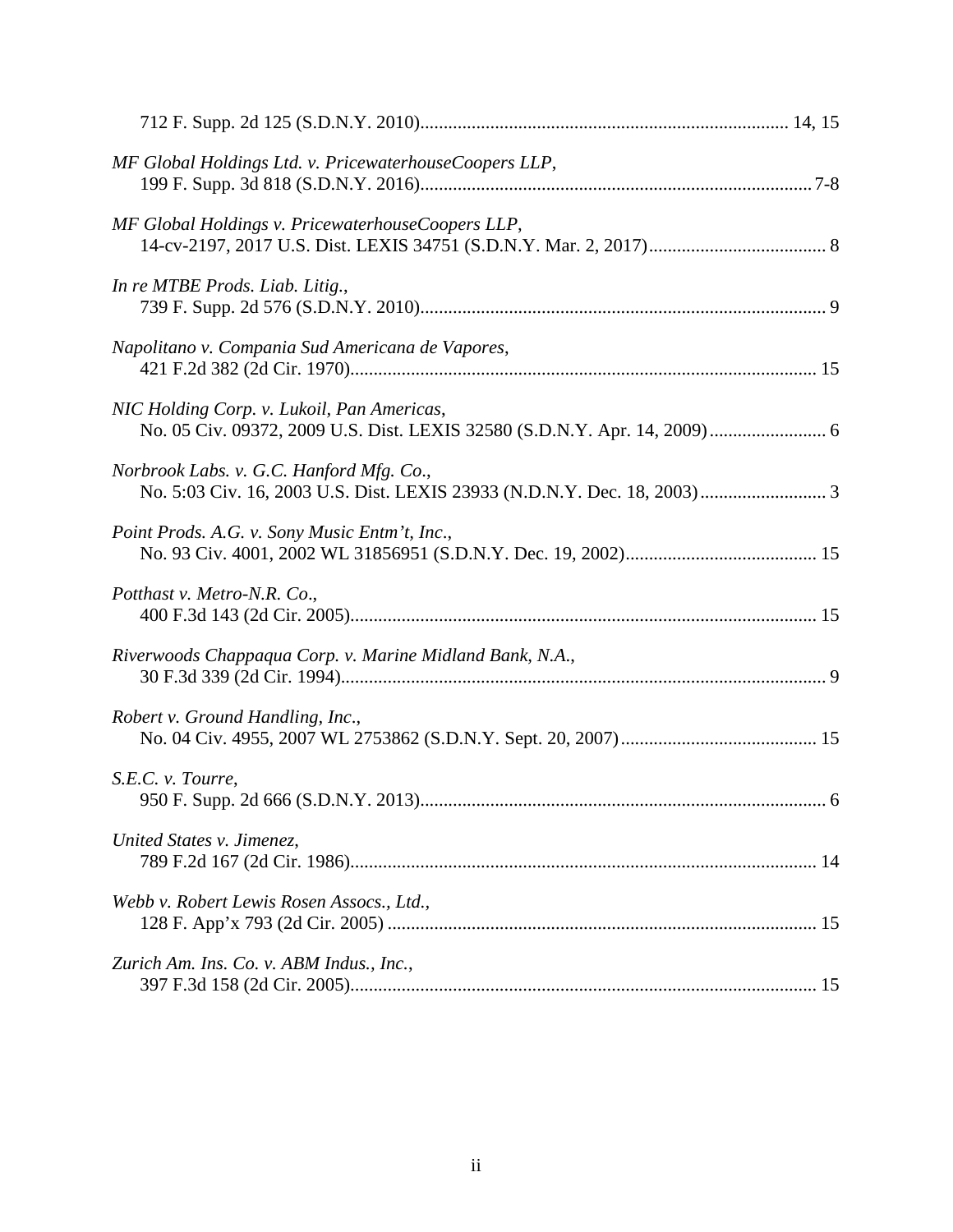#### **PRELIMINARY STATEMENT**

After watching trial unfold for a full week without objecting even once that Plaintiff was offering a "new" theory, PwC wants a "do-over." PwC belatedly asks the Court to strike evidence of what actually happened to MF Global, preclude Plaintiff from arguing the true facts, and instruct the jury to disregard those facts under the guise that the Plan Administrator offered a "new theory of causation." But PwC is not really asking the Court to strike some "theory." PwC is asking the Court to strike true, admissible (and already admitted) facts—facts proving that PwC's egregious auditing failures destroyed trust and confidence in MF Global's financial position, which caused its sudden collapse and damages.

The essential predicate of PwC's motion, and each of its proposed remedies, is that PwC was somehow surprised or prejudiced by the Plan Administrator's "new causation theory." As shown below, that predicate is demonstrably false. Not only have these facts been pleaded and discovered, but *PwC's own experts responded* to what PwC now claims is new: that ratings agencies and other market participants did not know of the \$6.3 billion in off-balance sheet transactions. Moreover, the specific link of these facts to causation was made in open court *prior to opening*, PwC did not claim that link was "new," and the Court specifically permitted Plaintiff to make that link to the jury. Plaintiff relied on this and opened specifically and in detail on the surprise and loss of trust in MF Global's financial condition that caused its demise and damages. PwC made *no objection*, and never argued to the Court that this was "new."

PwC plainly was not surprised by the Plan Administrator's "new causation theory." To the contrary, PwC anticipated and addressed that "theory" in its opening statement immediately after the Plan Administrator sat down, an opening statement which had been prepared *before* PwC even heard MF Global's opening argument. PwC opened extensively to the jury on the fact that the market was not surprised, claiming that the \$6.3 billion in transactions for MF Global's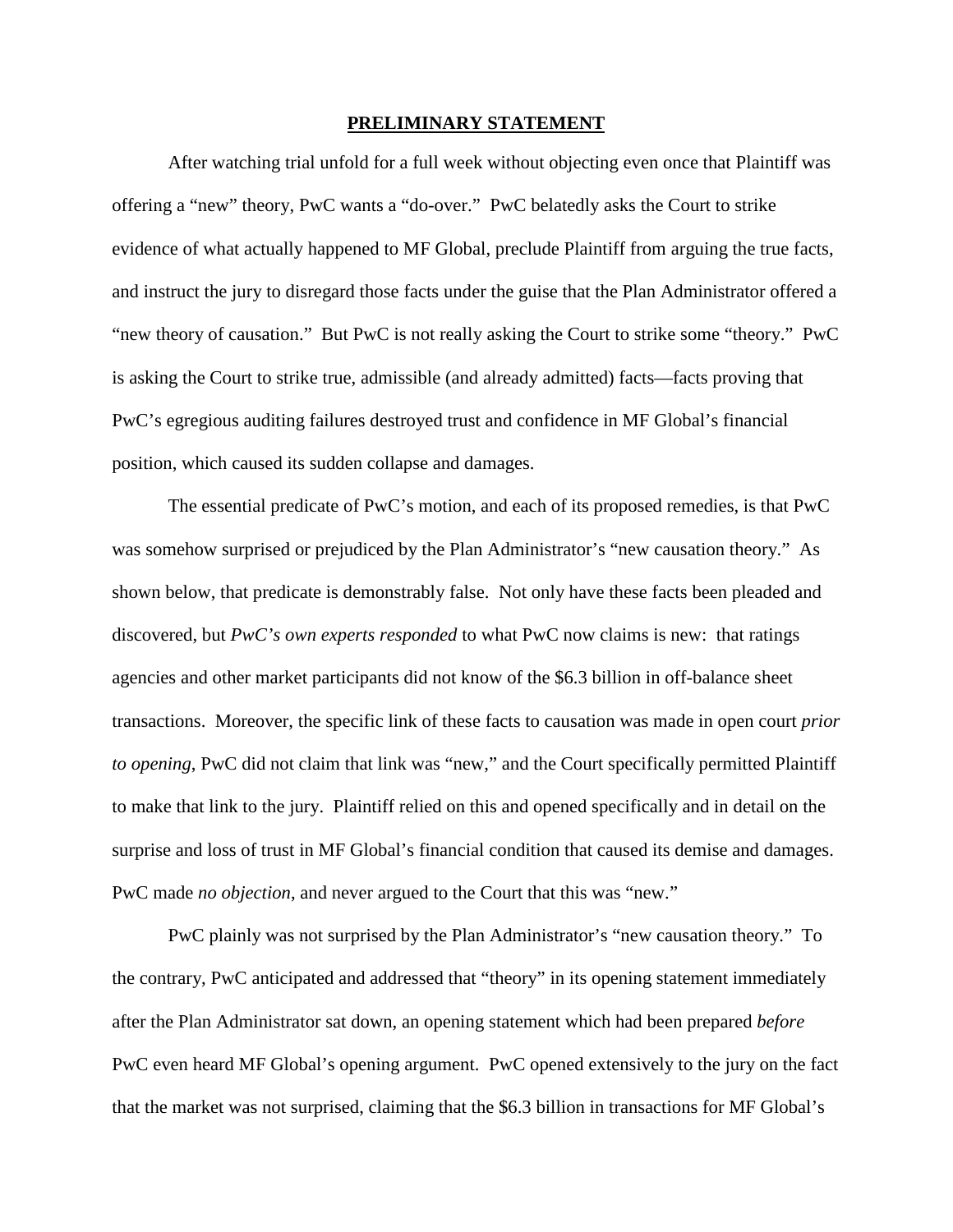own account did not surprise the market because it was disclosed elsewhere in the 2011 10-K. Welch Decl. Ex. 1, Tr. at 47:23-48:15. Moreover, as Mr. Turner testified, and as the record evidence now shows, notes to the financial statement or disclosures elsewhere in a 10-K do *not* prevent the balance sheet audited by PwC from being "misleading." Welch Decl. Ex. 1, Tr. 417:14-418:15, 420:4-421:4; Pl. Ex. 740.<sup>1</sup>

The evidence then demonstrated exactly what Plaintiff told the jury the evidence would show. The CEO at the time, Jon Corzine, testified that MF Global failed because confusion in the marketplace caused a loss in trust in MF Global's financials. Welch Decl. Ex. 1, Tr. at 451:19-24. That is already admitted to the jury, again without any objection by PwC that this is "new."<sup>2</sup> These are the facts and the *evidence* in this case. Moreover, PwC joined issue on this theory of causation by eliciting its own evidence related to confusion in the marketplace regarding MF Global's disclosures. PwC may wish such facts and statements were not in evidence, but its remedy is not to ask this Court to strike facts that PwC does not like, or to force Plaintiff to ignore the true facts or be silent on them. PwC did not object all week because, despite its claims to the contrary, PwC apparently knew and had prepared for these causation facts. In a transparently tactical ploy, PwC sat on its hands to see how the evidence developed. After a full week of trial - apparently not liking the way it was going - PwC now brings this motion which should be swiftly rejected by this Court because it has no legal or factual basis,

 $<sup>1</sup>$  A copy of Pl. Ex. 740 can be provided upon request.</sup>

 $2<sup>2</sup>$  Mr. Corzine's testimony is confirmed by Moody's own, contemporaneous documents that Moody's did not understand that the \$6.3 billion in off-balance sheet transactions—off balance sheet per PwC's advice and certified as "presented fairly"—were transactions for MF Global's account: "It was **recently discovered** that MF had **recently** [sic] taken an extremely large position that left its net exposure to European Sovereign debt … at \$6.3 billion." See, e.g., Welch Decl. Ex. 3, Pl. Ex. 517 at 48 of 49 (Moody's Rating Committee Memo, dated October 21, 2011). *See infra* at 12, n.6 and 14, n.7.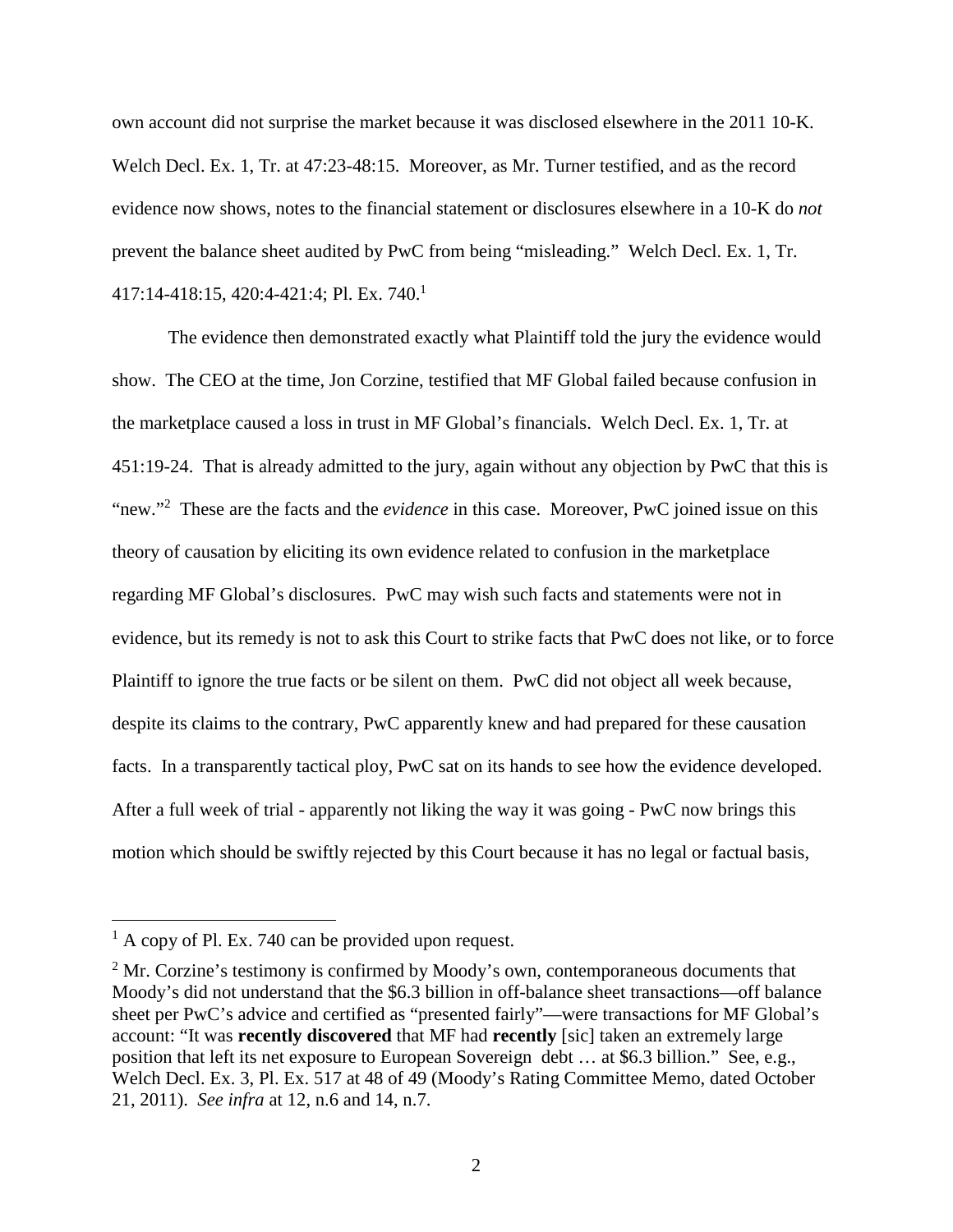and because PwC's inexcusable delay has waived any claim of surprise or prejudice that PwC may have had.

#### **ARGUMENT**

#### **I. Plaintiff's True Facts Are Nothing New**

If PwC were truly surprised by a "theory of causation" that it has gleaned from the evidence presented to the jury for an entire week, this can only be due to its failure to pay attention to the Plan Administrator's allegations, arguments, and pre-trial presentations over the course of the past three years. From the very inception of this litigation, the Plan Administrator made clear that PwC's negligent accounting opinions regarding the RTMs and the DTA led to MF Global's incorrect reporting of those items on its balance sheet and in its financial statements. In short, the Plan Administrator's "theory of causation" is nothing new. *See Norbrook Labs. v. G.C. Hanford Mfg. Co*., 2003 U.S. Dist. LEXIS 23933, No. 5:03 Civ. 165 at \*45-47 (N.D.N.Y. Dec. 18, 2003) (denying "motion to preclude [plaintiff] from introducing a 'new' legal theory because [he] did not in fact introduce a new legal theory . . . [but] one accord with the theory presented at the outset").

On March 28, 2014, the Plan Administrator filed its complaint against PwC, alleging that PwC's egregious accounting failures gave rise to MF Global's substantial build-up of Euro RTMs, "undermined investor confidence and that of the rating agencies, and created a higher level of scrutiny and mistrust of MF Global Holdings on the part of its regulators." Compl. ¶ 121.

The Plan Administrator also alleged that PwC's failures regarding the DTA accounting were similarly harmful to the confidence and trust of the relevant parties in the Company's financial condition. After demonstrating that a Valuation Allowance against the DTA should have been declared "no later than May 2010 when MF Global Holdings reported its financial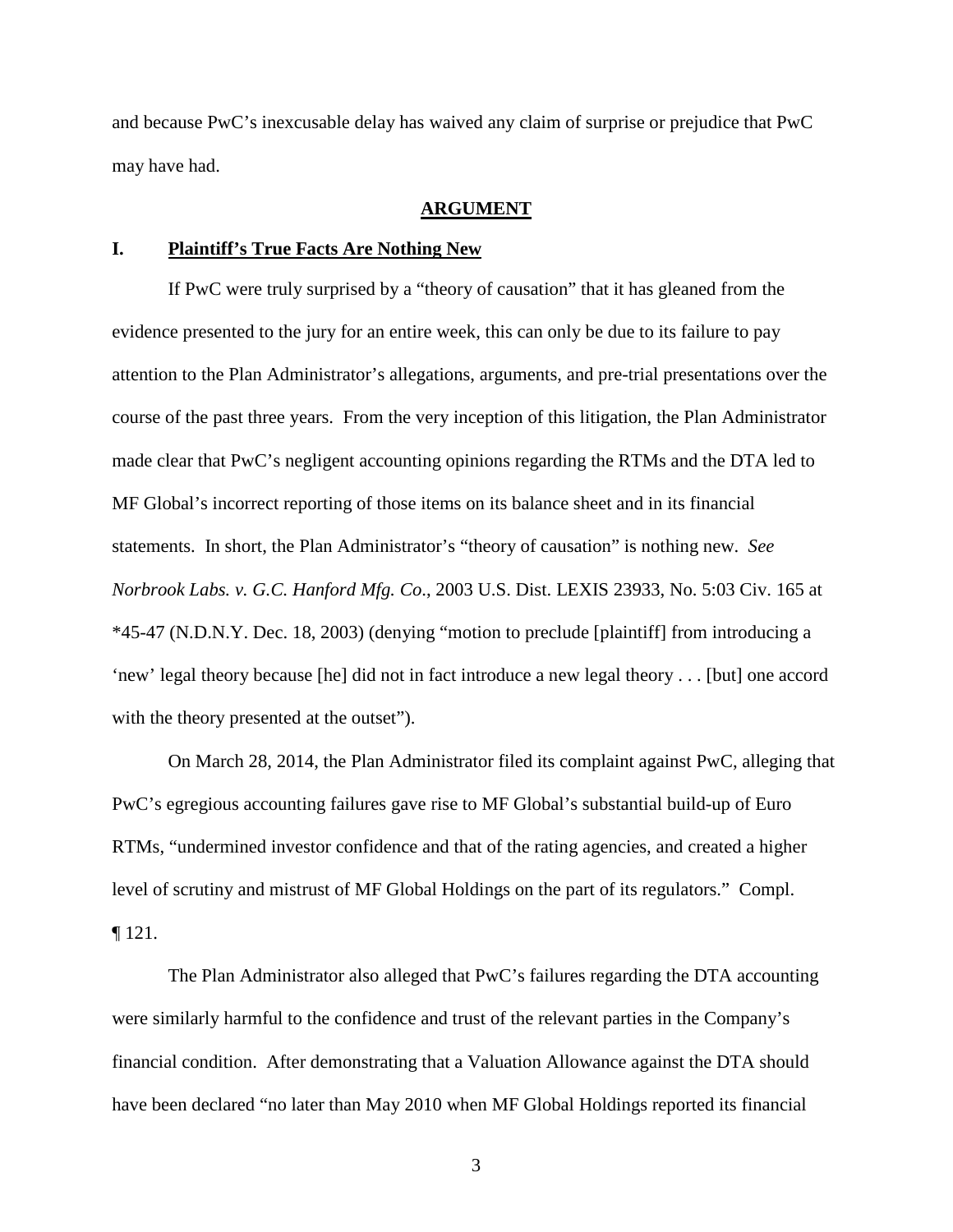results for its 2010 fiscal year" in its 10-K (Compl. at ¶ 132), the Plan Administrator alleged that PwC's erroneous DTA conclusion in the May 20, 2011 10-K "plac[ed] its imprimatur on MF Global Holdings' hopes that its turnaround strategy would be sufficient to utilize the entire DTA in the coming year." (Compl. ¶ 134.) When PwC changed its view in October 2011, the Company was required to release an earnings statement (which the trial testimony established was reviewed in advance by PwC) on October 25, 2011, disclosing that it was now taking a \$119 million Valuation Allowance against the DTA. (*Id.* at ¶ 135.) The Complaint then identifies how the belated disclosure caused harm to MF Global (*id.* at ¶ 136):

This DTA valuation allowance occurred at approximately the same time that MF Global Holdings had to disclose the large capital charge imposed by FINRA and to amend its June 30, 2011 10-Q. … In reliance on PwC's negligent audit, quarterly reviews, and accounting advice, MF Global Holdings was placed in the position of taking major hits to its liquidity, capital, and financial position at a time and in a manner that exacerbated the negative effects on the Company in the marketplace when it could least afford it.

The Complaint thus alleged that it was the belated declaration and disclosure of the DTA that affected the market's perception of MF Global's financial condition and ability to generate future profits.

The Plan Administrator further alleged that, "[i]n October 2011, following the announcement of the September 30, 2011 financial results, the Company's credit rating was downgraded. The downgrade, in turn, put further pressure on the Company's liquidity." *Id.*  $\parallel$  139. Specifically, the Complaint alleges that "[o]n October 25, 2011, after MF Global Holdings announced its results for its second fiscal quarter ended September 30, 2011, posting a \$191.6 million GAAP net loss, compared with a loss of \$94.3 million for the same period the prior year, the Company's stock price fell that day by almost 50%" (*id.* at ¶ 141). These allegations put PwC on notice that disclosures related to the RTM portfolio and the Valuation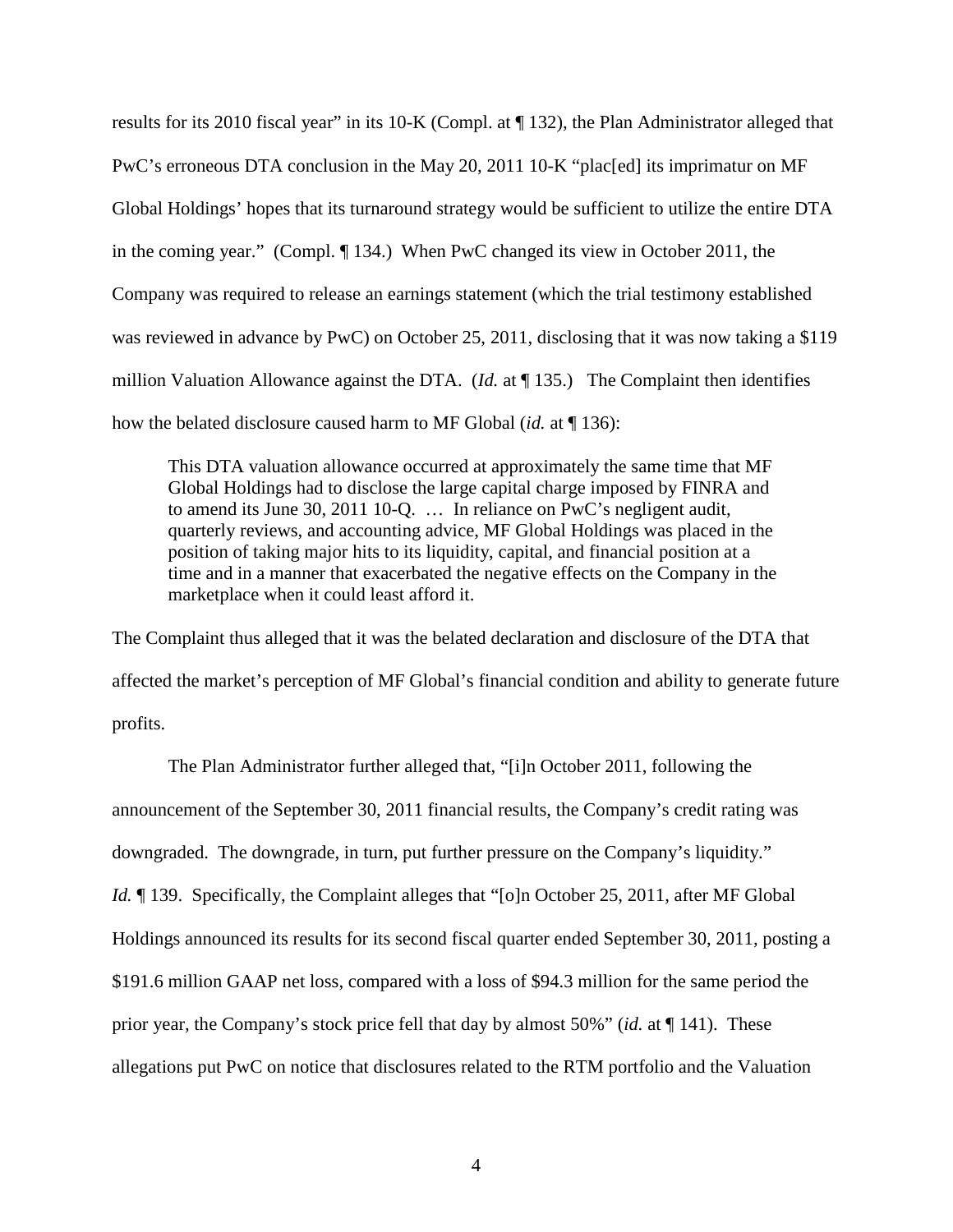Allowance in late October 2011 led market participants who relied on MF Global's financial statements to question MF Global's financial condition, causing investors to flee the Company, counterparties to demand greater margins, rating agencies to downgrade the Company, and a liquidity crisis that it could not survive.

Discovery in this action proceeded on the basis of these and other allegations, concluding in July 2015, and on August 21, 2015, the Plan Administrator proffered the expert reports of Dr. David Mordecai and Paul K. Michaud.<sup>3</sup> Dr. Mordecai opined, among other things, that "offbalance sheet accounting substantially masked the economics underlying these sovereign exposures." Mordecai Report ¶ 1. Similarly, Mr. Michaud opined, among other things, that, "[h]ad MF Global been required to account for the Euro RTMs on its balance sheet, regulators, ratings agencies, investors, and other market participants would have been able to see that MFGI's leverage ratio was increasing as the volumes of its Euro RTM transactions increased." Michaud Report  $\P$  72. "These results would have been contrary to the specific guidance given to MF Global by the ratings agencies." *Id*. ¶ 8; *see also* Michaud Report, ¶¶ 22, 116; Mordecai Report ¶¶ 47, 48. Indeed, had PwC advised MF Global, correctly, that it had to account for its Euro RTM transactions on the balance sheet, doing so "would have alerted regulators, ratings

 $3$  The "Mordecai Report" refers to the Expert Report of David K.A. Mordecai, dated August 21, 2015, a copy of which is attached to the Declaration of David K.A. Mordecai, dated March 8, 2016, in opposition to PwC's Motion for Summary Judgment. Citations to specific paragraphs of the Mordecai Report are cited herein as "Mordecai ¶ \_." The "Michaud Report" refers to the Expert Report of Paul K. Michaud, dated August 2015, a copy of which is attached to the Declaration of Paul K. Michaud, dated March 8, 2016, in opposition to PwC's Motion for Summary Judgment. Citations to specific paragraphs of the Michaud Report are cited herein as "Michaud ¶\_." Copies can be provided upon request, including via electronic mail.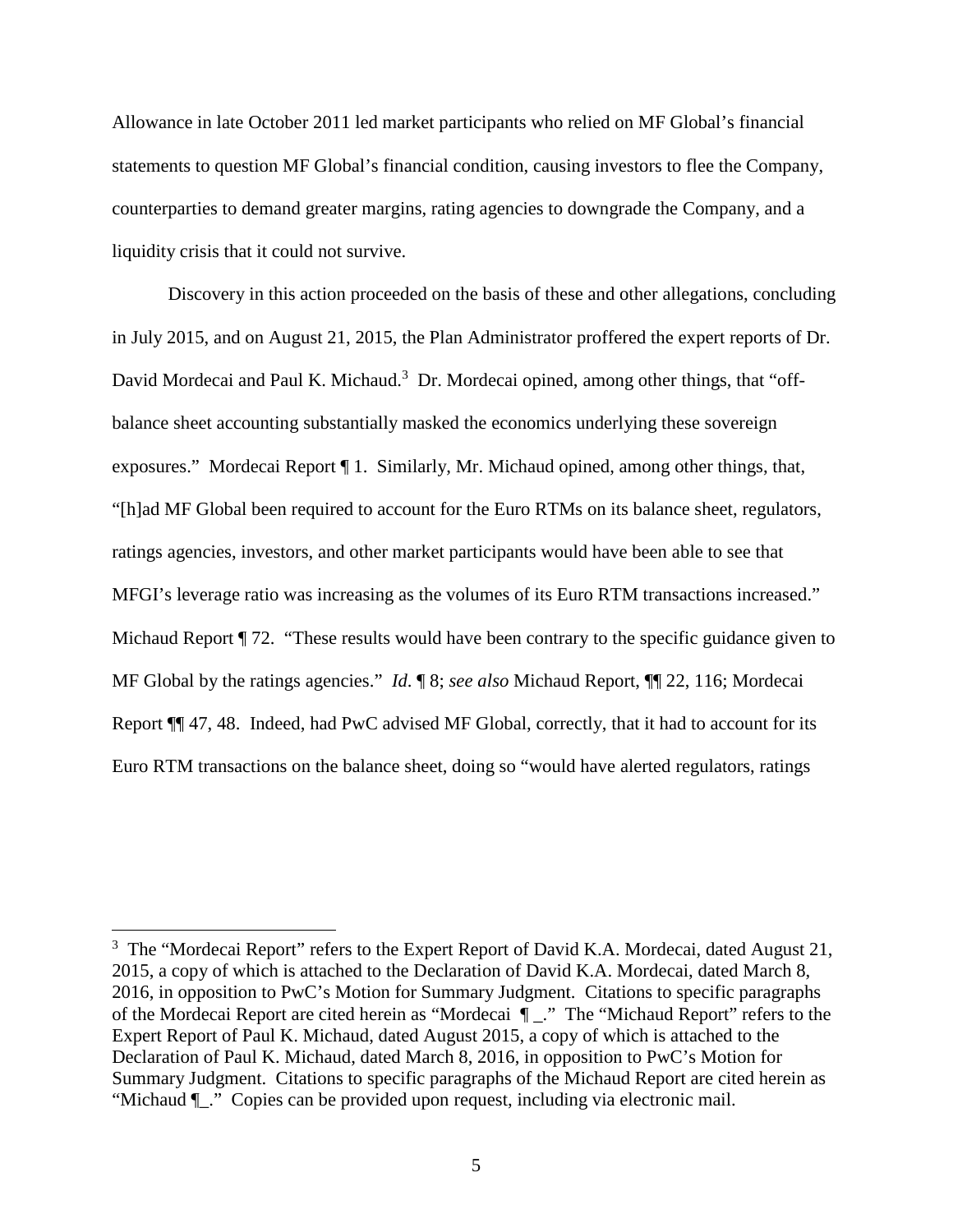agencies, investors and other market participants that MF Global's leverage ratio was increasing as the volume of its Euro RTM transactions increased." Michaud Report ¶ 117.

Evidently recognizing the Plan Administrator's intent to prove a causal connection between PwC's audit failures, the ability of regulators, ratings agencies, investors, and other market participants to "see" MF Global's financial condition, and MF Global's collapse, PwC proffered the expert report of Dr. Kenneth R. Lehn, who responded directly to Dr. Mordecai's and Mr. Michaud's contentions.<sup>4</sup> Specifically, Dr. Lehn asserted that MF Global had made "extensive disclosures …both in notes to its financial statements and other portions of its periodic financial reports" (Lehn Report ¶ 39) and concluded, contrary to the facts, that:

> Neither Mr. Michaud nor Dr. Mordecai provides a reasonable basis to conclude that *regulators, ratings agencies and other market participants did not know* that MF Global was accumulating Euro RTMs, accounting for these transactions as sales, and derecognizing the associated assets and liabilities from its consolidated balance sheet, or that regulators, ratings agencies and other market participants *would have viewed MF Global differently* if it had not accounted for its Euro RTMs as sales transactions.

<sup>&</sup>lt;sup>4</sup> PwC elected not to proffer affirmative opinions from its experts, but instead was content to offer purely responsive opinions. PwC successfully moved to preclude the Plan Administrator from presenting certain causation related opinions of Dr. Mordecai and Mr. Michaud. Dkt. No. 135 at 28-32. To the extent the Plan Administrator is now required to narrow the scope of its experts' testimony in light of the Court's decisions on motions *in limine*, PwC's expert testimony should likewise be curtailed. *See, e.g.*, *S.E.C. v. Tourre*, 950 F. Supp. 2d 666, 679-80 (S.D.N.Y. 2013) (precluding rebuttal testimony on topics outside the scope of opposing party's expert testimony); *LaSalle Bank Nat. Ass'n v. CIBC*, No. 08 Civ. 8426, 2012 WL 466785, at \*3 (S.D.N.Y. Feb. 14, 2012) (precluding rebuttal testimony where plaintiff withdrew expert witness); *NIC Holding Corp. v. Lukoil, Pan Americas*, No. 05 Civ. 09372, 2009 U.S. Dist. LEXIS 32580, 9-12 (S.D.N.Y. Apr. 14, 2009) (precluding rebuttal expert from testifying in casein-chief and agreeing that "unless and until Defendants' experts testify, Plaintiff's experts will be unable, as a practical matter, to offer true rebuttal testimony.").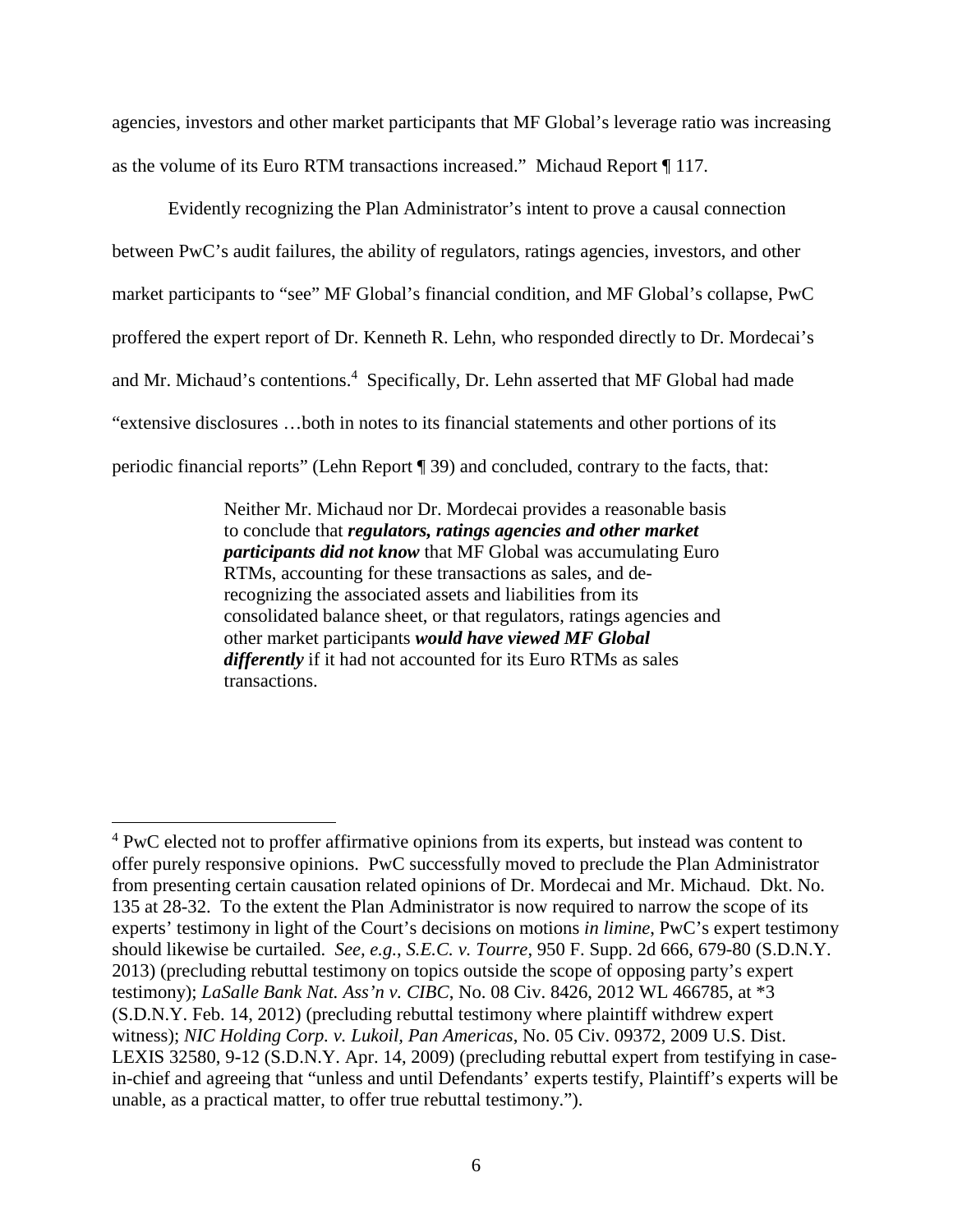*Id.* ¶ 40.

Dr. Lehn is wrong. But that is not the point. The salient point is that, given Dr. Lehn's proffered opinion, PwC cannot credibly contend that it did not know or understand how the Plan Administrator might prove causation. To the extent there was any ambiguity concerning the nature and scope of Dr. Mordecai's and Mr. Michaud's opinions, PwC *voluntarily waived* the right to take their depositions. Welch Decl. Ex. 4.

Improper disclosure also featured in PwC's motion for summary judgment. In its opposition to that motion, the Plan Administrator argued that MF Global's collapse was the result of the "accumulation of the sizeable Euro RTM portfolio [and] *public concerns* regarding 'euro-zone sovereign debt,' all of which sparked increases in margin calls against MFG 'threatening overall liquidity' leading to *'grave concerns' of MFG's regulators* concerning its 'viability and whether it should continue operations in the ordinary course and the Moody's downgrades.'" MFG Opposition Br. at 25 (internal quotations and emphasis added). Improper disclosure was also a focus of the Plan Administrator's argument concerning PwC's DTA-related malpractice. The Plan Administrator argued that the "trier of fact can conclude that the announcement on October 25, 2011 of the \$119 million valuation allowance was a substantial cause of the bankruptcy filing one week later." *Id.* at 28. The Court agreed. Noting the "immediate" Moody's downgrade following that announcement and the fact of MF Global's bankruptcy petition less than one week later, the Court found that "[o]n this record a jury could find that PwC's advice as to the timing of the valuation allowance was one of the factors, along with the sales accounting decision, that caused MF Global's losses." *MF Global Holdings Ltd. v. PricewaterhouseCoopers LLP*, 199 F. Supp. 3d 818, 844 (S.D.N.Y. 2016). That is entirely consistent with the Plan Administrator's trial theory.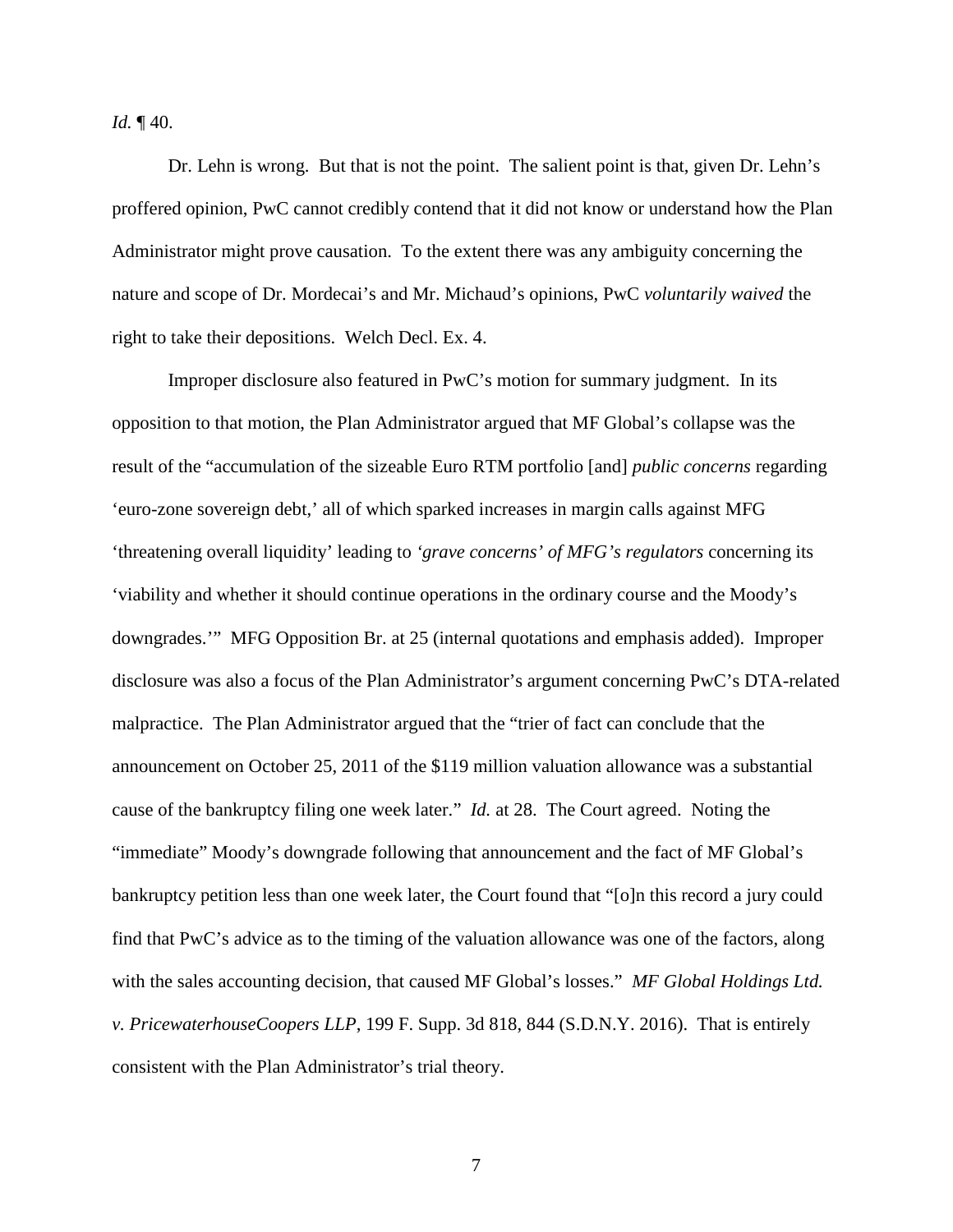The Plan Administrator reiterated its "theory of causation" in its pre-trial memorandum,

explaining:

By October [2011], when *regulators, rating agencies and markets* fully appreciated MFG's massive proprietary exposure to [Euro RTMs], and MFG was forced to take a more than \$100 million write down on its DTA, rating agencies downgraded MFG to 'junk' status.

\*\*\*

With [MFG's] *simultaneous disclosure* of its massive RTM portfolio and its more than \$190 million quarterly loss resulting from its delayed valuation allowance, *the bottom fell out almost immediately***.**

Dkt. No. 67 at 1, 4 (emphasis supplied).<sup>5</sup>

PwC did not rush into Court and claim that this specific statement of how the facts caused

MF Global's demise was "new" and that PwC was surprised. PwC said *nothing*. Similarly, in

opposition to PwC's "public watchdog" motion *in limine*, the Plan Administrator reiterated:

While the professional duty PwC owed and breached was to MF Global, MF Global hired PwC to *provide assurance* that its financial statements were not materially misstated, not only to itself (*i.e.,* its management, board of directors and shareholders), but also *to the multiple public parties on which MF Global depended to remain in business—such as regulators, ratings agencies, creditors and counterparties*.

\*\*\*

Thus, an explanation of PwC's "watchdog" role is vital for the jury to understand *how PwC's professional negligence was a direct and proximate cause of MF Global's harm*.

<sup>5</sup> *See MF Global Holdings v. PricewaterhouseCoopers LLP*, No. 14-cv-2197, 2017 U.S. Dist. LEXIS 34751, at \*4 (S.D.N.Y. Mar. 2, 2017) ("It is beyond dispute that an independent auditor's function is important to the investing public and regulators as well as to the company whose books are being audited.").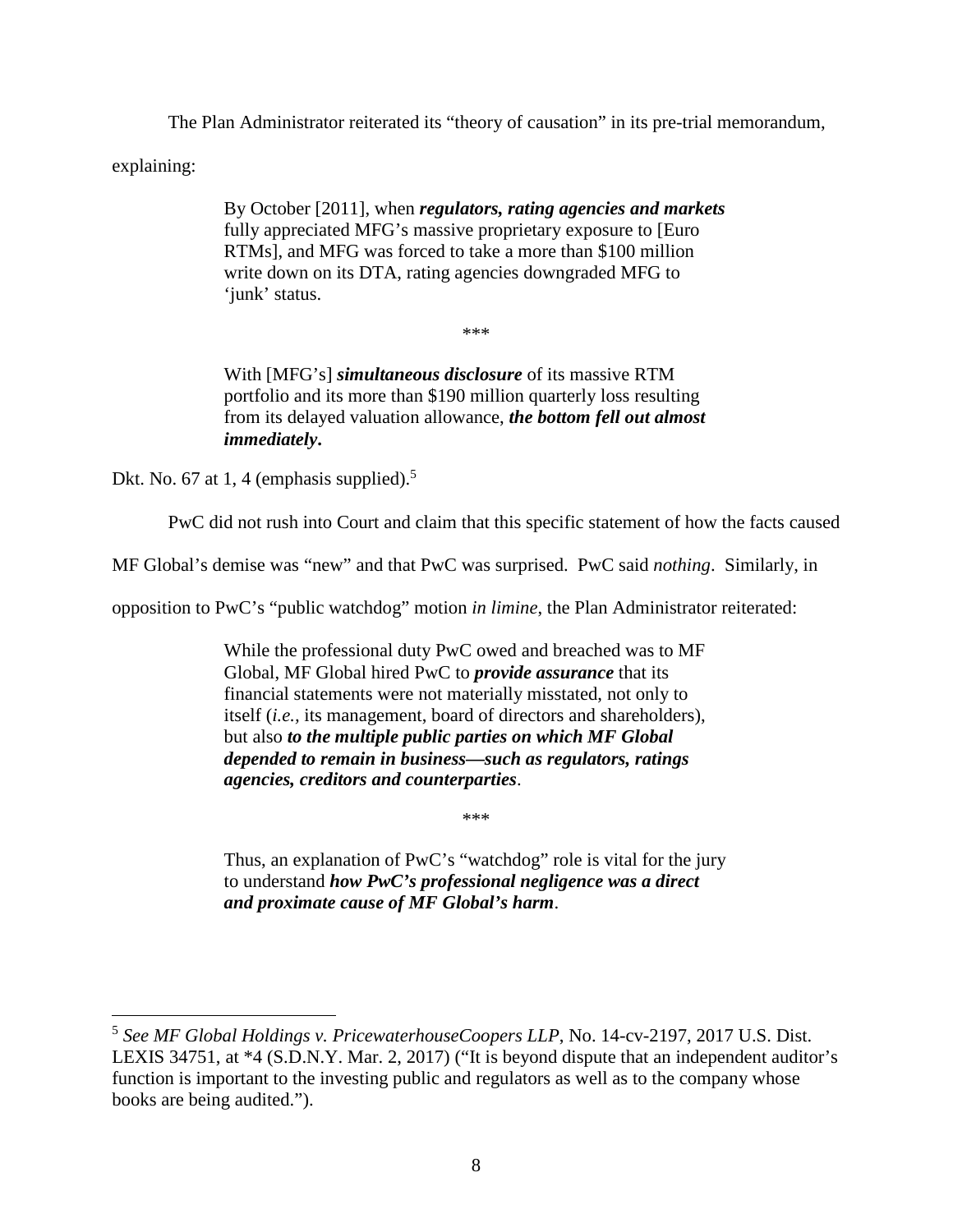Dkt. No. 173 (Letter to Hon. Victor Marrero, Feb. 23, 2017) at 3-5 (emphasis supplied). Again, the Court agreed. The Court did not permit Plaintiff to say "public watchdog" but specifically said it was important for Plaintiff to explain PwC's role to the jury. Welch Decl. Ex. 1, Tr. at 91:17-92:6 (""[O]ur whole causation is that those people lost trust and that's why – I know I can't say the word public watchdog but that's what the Supreme Court and the Second Circuit has said, people rely on those numbers and when they lose trust they walk away. I mean, that's our case. So I have to explain why.")

Finally, it is black-letter law that the Plan Administrator is entitled to plead in the alternative, causation is inherently a fact-dependent analysis, and is entitled to explain the actual evidence to the jury, regardless of whether that evidence is "new" or "unexpected.". *See, e.g., In re MTBE Prods. Liab. Litig.*, 739 F. Supp. 2d 576 (S.D.N.Y. 2010) (plaintiff "asserted three separate theories of causation at trial . . . [one of which was] developed during the course of this [action] as an alternative to traditional theories of toxic tort causation."); *see also Riverwoods Chappaqua Corp. v. Marine Midland Bank, N.A.*, 30 F.3d 339, 343 (2d Cir. 1994) ("[A] party may properly submit a case on alternative theories.").

#### **II. PwC's Objection Is Too Late and Prejudicial**

The day before opening statements, the Plan Administrator disclosed to PwC the slide deck it intended to present to the jury, illustrating in graphic detail how the evidence will show that PwC's audit failures caused a loss of trust and confidence in MF Global's financial position, which was a substantial factor in MF Global's collapse. *See* Welch Decl. Ex. 2. If the slides themselves did not make that patently obvious—and they do—the Plan Administrator unambiguously spelled it out in open court before the jury was even seated.

In response to PwC's objection that certain slides suggested that PwC had a *duty* to the "investing public, regulators and other stakeholders, *et cetera*" (Welch Decl. Ex. 1, Tr. at 7:14-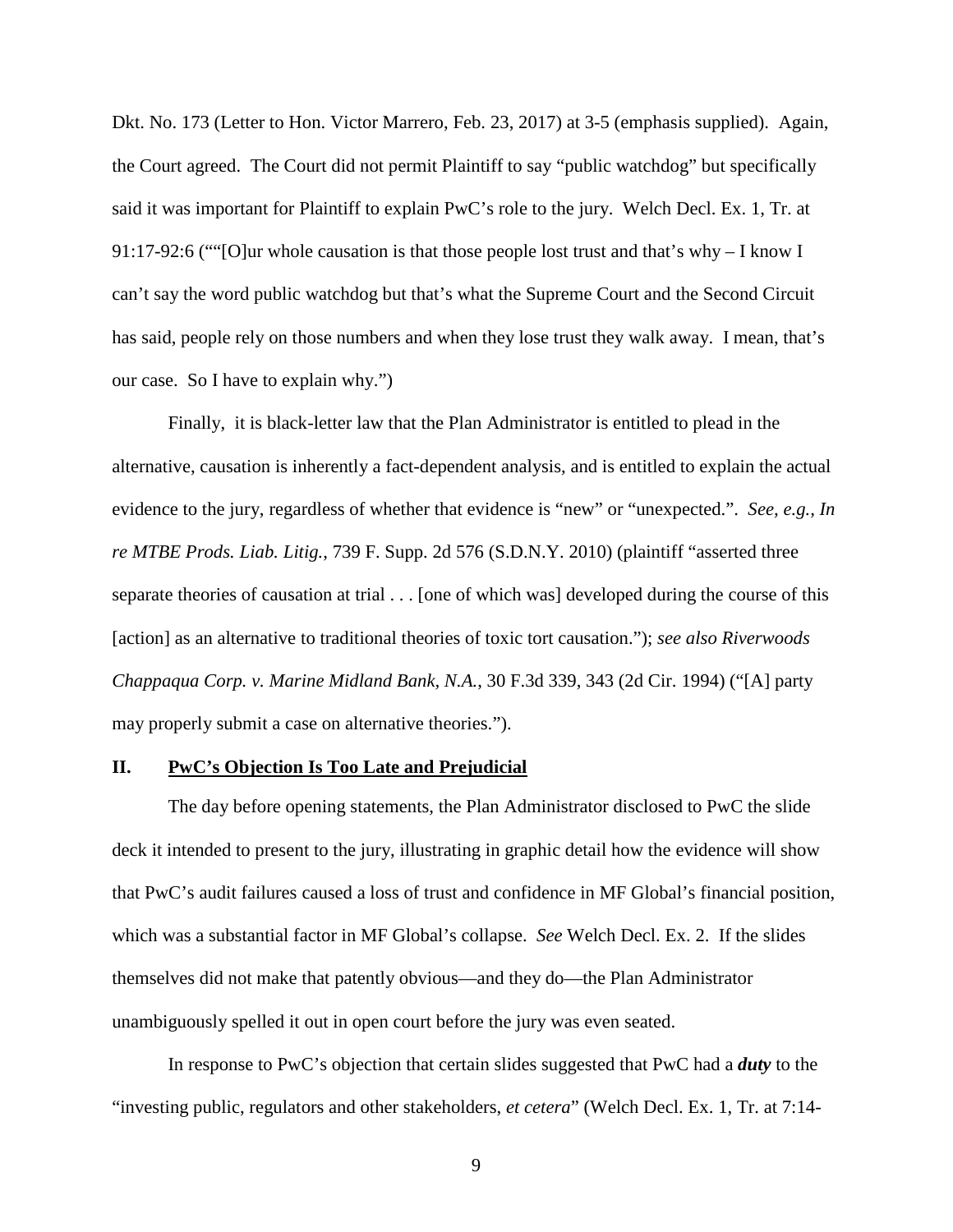21), the Plan Administrator countered that third parties' reliance on PwC's certification of MF

Global's audited financial statements "*goes directly to causation*," explaining:

These parties lost trust and confidence in MF Global's financial position. That is exactly the certification they put in their independent auditor's report. If they lose trust, they stop doing business with the company. The investors … customers withdraw their funds, lenders stop lending, and *that's the causal chain*. The parties lost trust as a result of PwC's audit failures, and that is [why] we're collecting on behalf of MF Global because PwC failed to do its job.

*Id.* at 7:24-8:8 (emphasis supplied).

Driving home the point that the connection between PwC's audit failures and the loss of

"trust and confidence" in MF Global's financial position is a "*causation issue*," the Plan

Administrator continued:

those were parties that needed to trust MF Global, and when they lost that trust, they began to do what anyone would do when you lose trust in the financial condition of a company; you withdraw funds, you stop lending, and that is exactly what happened. Those are the facts we are going to prove.

Welch Decl. Ex. 1, Tr. 9:21-10:3; *see also id.* at 9:18-20 ("customers withdrew funds, lenders

stopped lending as a result of PwC's audit failures and the fact that the market lost confidence").

This explicit, detailed explanation of how the facts caused MF Global's loss did not

sound alarms for PwC. PwC did not stand up and say "Judge, this is a whole new theory and you

must exclude it!" PwC said nothing about this being new.

The Court did not find the explanation out of bounds either. The Court permitted the

slides—as long as Plaintiff did not argue that PwC had a legal duty to these third parties who lost

trust and confidence. *See id*. at 7:6-8; 8:9-14. Plaintiff relied on the Court's ruling and gave this

exact explanation of causation to the jury, based on the facts that would be proved.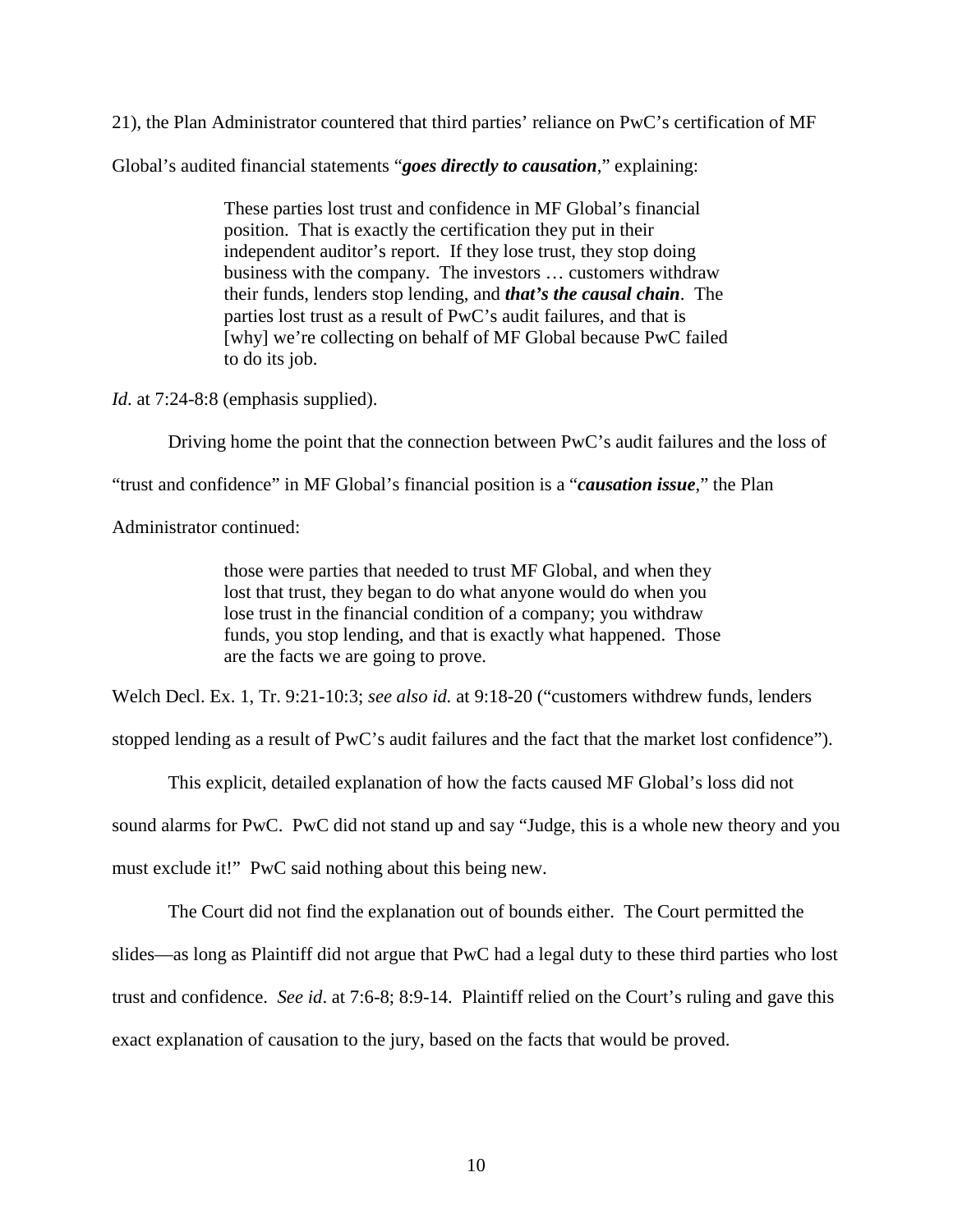In its opening statement, the Plan Administrator published its slide deck to the jury and, as previewed in oral argument concerning those slides, explained to the jury that the evidence will show, and since has shown, that PwC's audit failures were a substantial *cause* of MF Global's collapse. *Id*. at 38:10-41:23. The Plan Administrator explained that PwC's job is to assure "those who rely on the financial statements, those who do business with the company can have trust and confidence in the company's financial position" (*id.* at 14:21-15:05) and further that MF Global "relied on PwC to create trust in its financial position, trust that was essential for MF Global to do business" (*id*. at 14:24-15:02). The Plan Administrator concluded that, when:

> PwC's audit failures came to light in October of 2011, and MF Global's true financial position became known, *the parties on whom MF Global relied lost confidence in the company's financial position*, sparking a cash crisis that rapidly resulted in one of the largest financial collapses in American history."

*Id.* at 16:01-16:06) (emphasis added). PwC never objected that the Plan Administrator's slides or opening statement articulated a new or in any way improper "theory of causation."

PwC asserted in its own opening statement—as PwC's expert, Dr. Lehn, had previously asserted in his expert report—that there was no surprise or confusion among market participants concerning MF Global's financial condition in October 2011 because the Euro RTM portfolio was supposedly sufficiently disclosed in the footnotes in MF Global's year-end financial statement for the fiscal year 2011. Specifically, PwC argued:

> [T]he \$6.3 billion that you heard the Plan Administrator talk about. That didn't get *disclosed* late in October 2011, it was *disclosed* in the March 31, 2011 10-K that MF Global publicly filed with the government that everybody in the world could read.

Welch Decl. Ex. 1, Tr. at 49:1-4 (emphasis supplied). PwC continued:

You are going to hear that *rating agencies like Moody's* read 10-Ks all day long. They read MF Global's 10-K and 10-Q [and] they *knew about MF Global's \$6.3 billion investment* in European Sovereign bonds when they read this document. *[Moody's] will*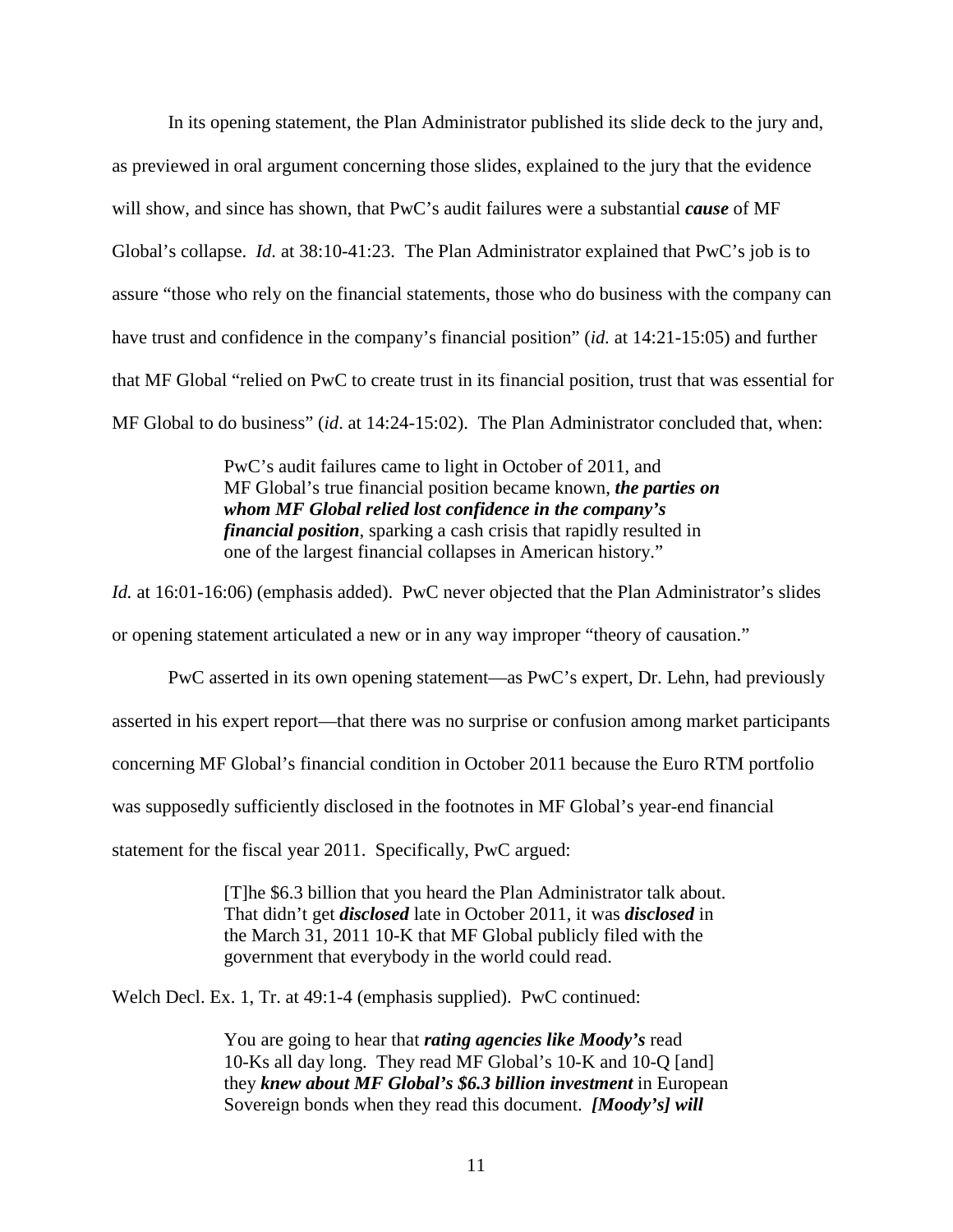## *tell you that the disclosure in this document was transparent – not hidden, but transparent to them*.

Welch Decl. Ex. 1, Tr. at 49:4-8 (emphasis supplied); *see also id.* at 47:18-49:9. While PwC is wrong,<sup>6</sup> PwC plainly was not surprised by the Plan Administrator's "new causation theory." To the contrary, PwC anticipated and addressed that "theory" in its opening statement immediately after the Plan Administrator sat down.

After opening statements, PwC not only failed to object to the Plan Administrator's

"theory of causation," PwC failed to object as the Plan Administrator elicited evidence proving

that "theory." It is now too late, and would be too prejudicial, to do so.

First, the Plan Administrator called Lynn Turner. Mr. Turner, the former chief

accountant of the Securities and Exchange Commission, explained PwC's role as the auditor of

MF Global as follows:

So Price Waterhouse Coopers [sic] as the auditor is to examine those numbers to make sure they fairly present the company *so that when someone relies on those financial statements* when deciding to invest in that company or perhaps another company, one of the competitors, that *they know they can trust those numbers*, that the numbers are credible. If you can't trust the numbers, then why would you ever invest in a company, so to speak? It is like your bank, if you don't trust your bank, why would you ever give them money? The same thing here.

<sup>&</sup>lt;sup>6</sup> See, e.g., Welch Decl. Ex. 3, Pl. Ex. 517 at 48 of 49 (Moody's Rating Committee Memo, dated October 21, 2011) ("five votes for downgrade" – "It was *recently* discovered that MF had *recently* [sic] taken an extremely large position that left its net exposure to European Sovereign debt … at \$6.3 billion." – "Key Facts: European exposures, regulatory capital breach, recent earnings [*i.e.,* DTA]"). Emphasis added. PwC has stipulated that Pl. Ex. 517, including the Rating Committee Memo on page 48, is an authenticated business record, and the Plan Administrator has obtained a certification of business records from Moody's proving the same. That certification and PwC's stipulation overcome and dispense with any hearsay and reliability objections. PwC's only remaining objections are relevance and Fed. R. Evid. 403. *See infra* at 14, n.7.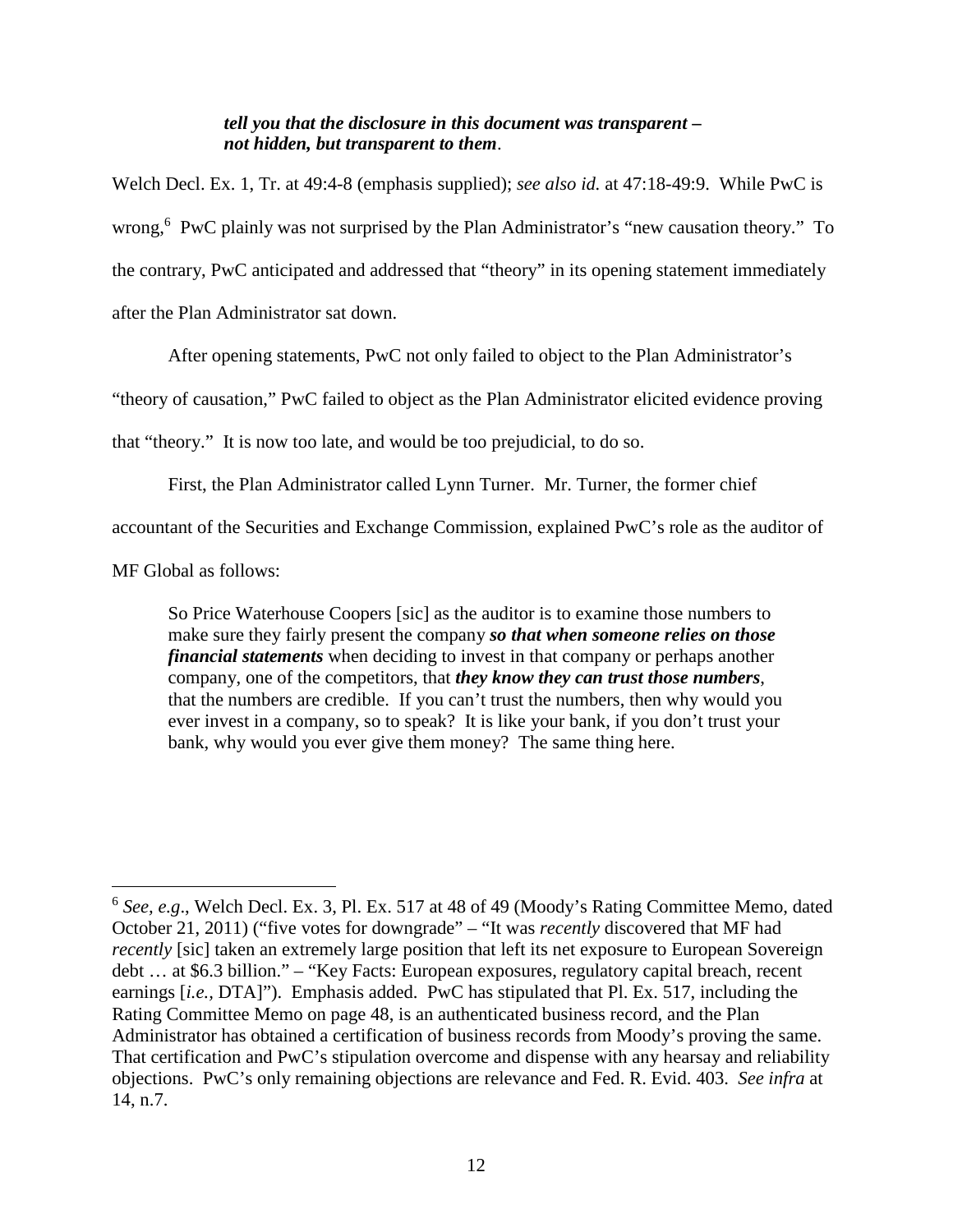Welch Decl. Ex. 1, Tr. at 88-7:16 (emphasis supplied). PwC objected that Mr. Turner "should" not be allowed to testify about PwC's *duty* of trust to investors and others." Welch Decl. Ex. 1, Tr. at 90:23-24 (emphasis supplied). Again, the Plan Administrator explained:

Mr. Thomas: [O]ur whole *theory of causation*, which is what actually happened here, is that all those people he just talked about took out their money immediately and the entire company collapsed . . . those *people lost trust . . . people rely on those numbers and when they lose trust they walk away. I mean, that's our case*.

The Court: Understood.

*Id*. at 91:02-92:14. (Emphasis added). Again, PwC said *nothing* about this being "new" or PwC being "surprised." Mr. Turner's testimony resumed and he continued to testify about the "role of an auditor and whether or not PwC did [its] job" without any further objection. *Id*. at 93:8-9; *see also id.* 93:3-97:22.

The Plan Administrator then called the former CEO of MF Global, Jon Corzine, who testified that, to survive, it was essential that MF Global's regulators, counterparties, lenders and others had trust and confidence in MF Global's financial position, which was grounded in MF Global's "audited financial statements audited by [PwC]." Welch Decl. Ex. 1, Tr. at 469-73. PwC sat back silently and without objection through all of this testimony, including while the Plan Administrator walked Mr. Corzine through one of its central opening slides—MF Global's Relationships of Trust—and proved substantial elements of its "theory of causation."

Mr. Corzine testified to facts that he stated to Congress immediately after the bankruptcy and during his four-day deposition in this and the other MDL actions; facts that PwC has quoted with approval in motions in this case. Now that the jury has heard Mr. Corzine's sworn testimony, PwC is not happy with the realization that it points to PwC's liability rather than its defense, so it now seeks to preclude the jury from considering this evidence.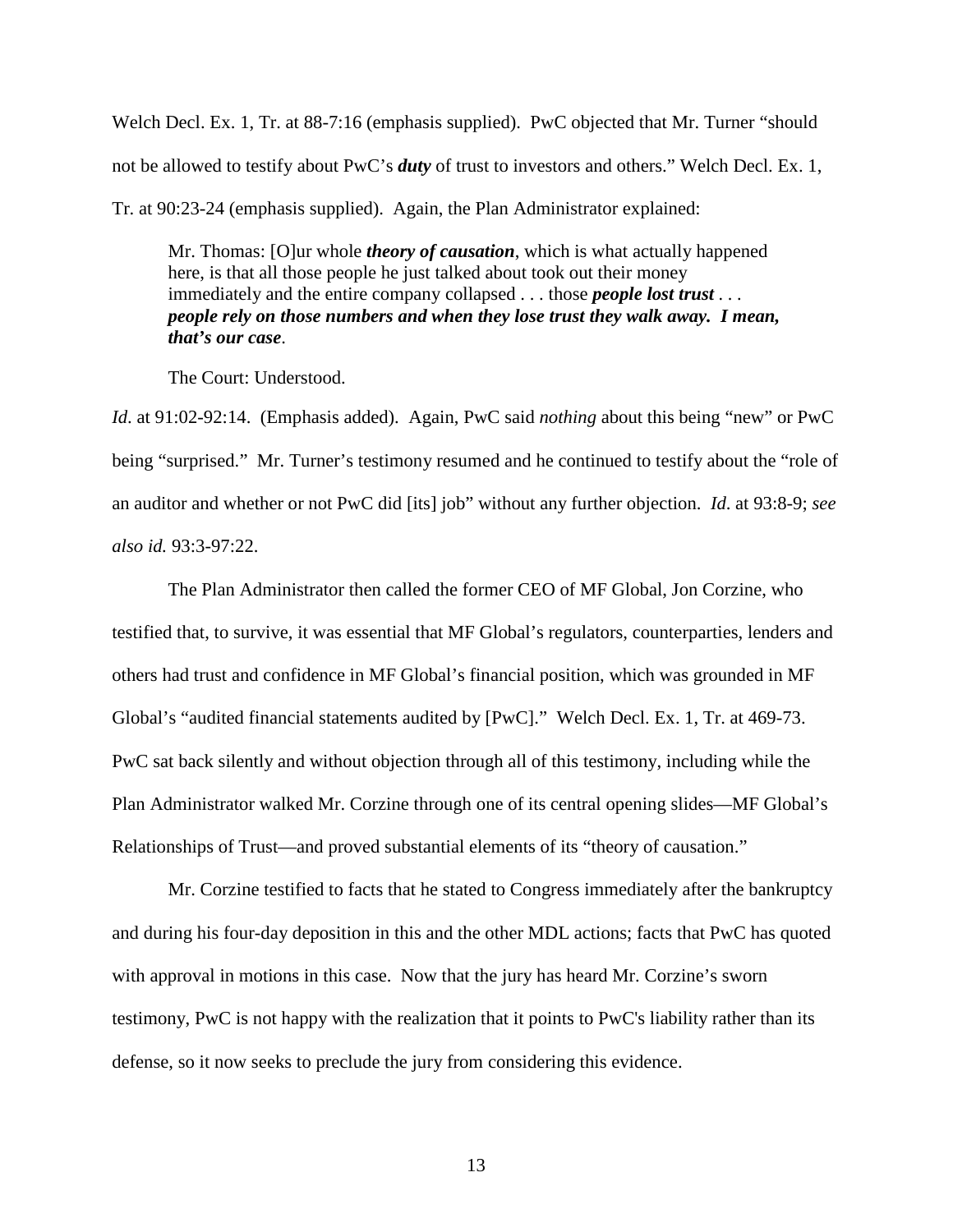When PwC cross-examined Mr. Corzine on Friday, the Plan Administrator was surprised and appreciative that PwC affirmatively and repeatedly elicited evidence relating to MF Global's relationship with Moody's. Welch Decl. Ex. 1, Tr. at 791 (introducing Def. Ex. 163 [February 2011 Moody's report]); *id.* at 794 (introducing Def. Ex. 241 [October 2011 Moody's report]). PwC then walked Mr. Corzine through the same disclosures that it claims clearly disclosed MF Global's financial position. Welch Decl. Ex. 1, Tr. at 797: 19-24 and 799:11-16.<sup>7</sup>

The bottom line is this: PwC was *not surprised* and had nothing to "figure out." Plaintiff before opening, during opening, at side-bar, and through witnesses repeatedly and specifically admitted facts and explained the simple truth of what caused MF Global's demise and PwC never objected that this was "new." Still further, PwC elected to proceed with trial without objection as the Plan Administrator clearly articulated and then put in evidence proving its "theory of causation."

The law does not permit PwC's motion because, by not timely stating an objection, PwC waived any argument or right based on claimed surprise or prejudice. "Once the cat [is] out of the bag, there [is] no excuse for defense counsel not promptly moving to strike the objectionable [evidence], if indeed as a matter of trial tactics he then want[s] [it] struck." *United States v. Jimenez*, 789 F.2d 167, 170 (2d Cir. 1986). "[B]y failing to object until well after both parties had introduced significant evidence on [how PwC's audit failures caused market participants' to

<sup>&</sup>lt;sup>7</sup> Mr. Cusick asked Mr. Corzine on cross examination whether Def. Ex. 241 – the Moody's October 24 downgrade of MF Global – mentioned "confusion," apparently trying to prove that since if Moody's did not mention confusion, Moody's was not confused. But Pl. Ex. 517 shows that Moody's was confused: Moody's incorrectly believed the RTM position was "recent" and said it had been "recently discovered." This language makes the relevance of Pl. Ex. 517 beyond legitimate dispute, and its probative value far outweighs any remaining prejudice. In fact, it would be prejudicial to the Plan Administrator not to allow Pl. Ex. 517 into evidence. There is no need to wait for a Moody's representative to testify in order to do so, especially in light of the Court's likely imposition of time limits on the parties.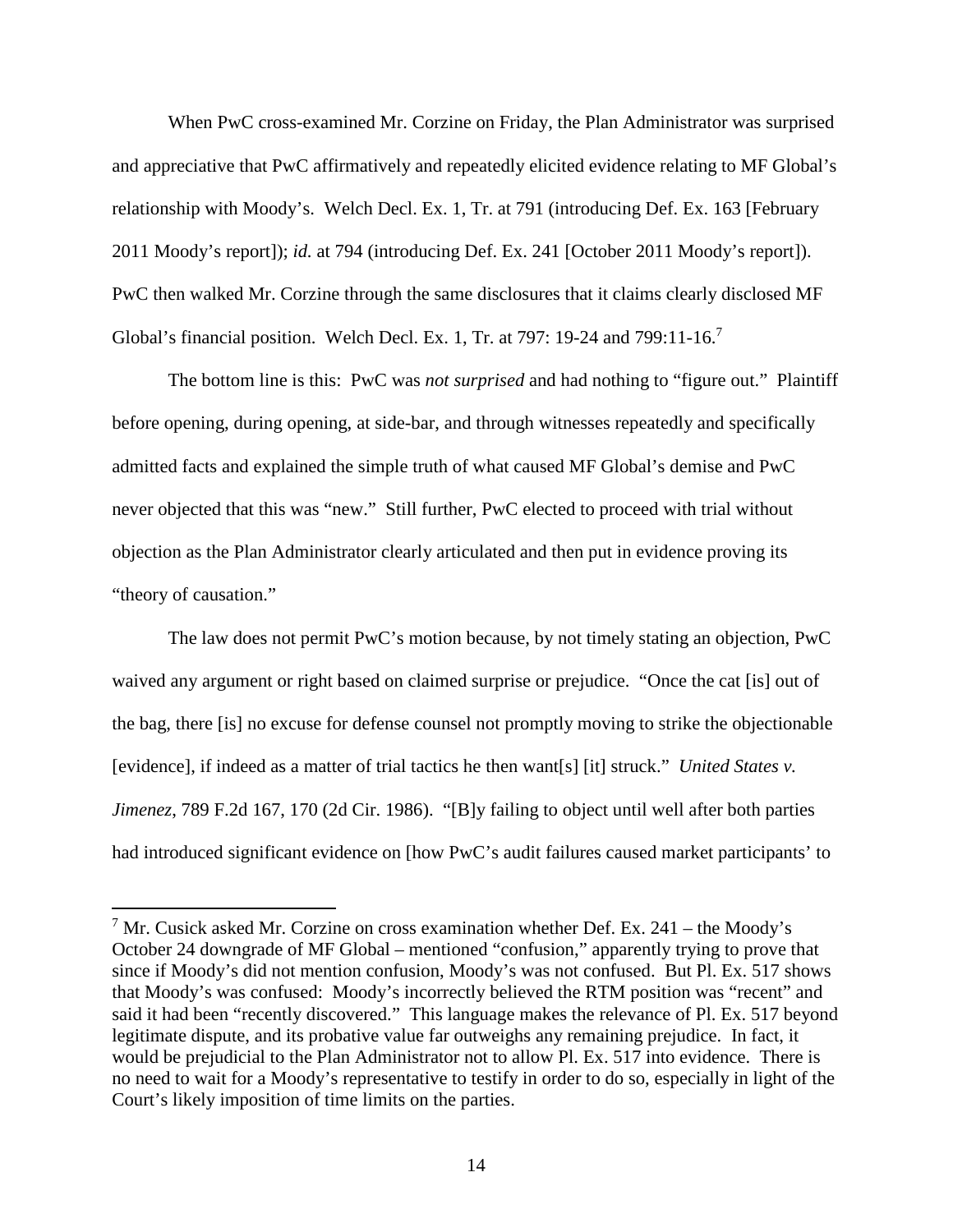lose trust and confidence in MF Global's financial position], [PwC] thereby waived any objection to testimony about [that issue]." *M.H. v. New York City Dep't of Educ.*, 712 F. Supp. 2d 125, 151 (S.D.N.Y. 2010) (quotation and citation omitted). Such a rule is not harsh. It is necessary. "[R]equiring a contemporaneous objection denies an attorney the opportunity to use an objection for tactical purposes, awaiting the outcome of events or the disclosure of additional information before challenging the propriety of evidence." *Id*. The Court should reject PwC's attempt to pull just such a "tactical" stunt here.

## **III. PwC's Legal Theory is Wrong**

*First*, the cases relied on by PwC for the proposition that a party cannot assert a "new theory" (Br. at 14-21) are readily distinguishable. In most of those cases, the court precluded the assertion of a new theory of *liability*. 8 In the balance of those cases, the court precluded the assertion of a new theory of *damages*. <sup>9</sup> PwC does not cite a single case precluding a party for asserting a supposedly new theory of *causation*. (Br. at 14).<sup>10</sup>

<sup>8</sup> *See Potthast v. Metro-N. R. Co*., 400 F.3d 143, 153 (2d Cir. 2005); *Zurich Am. Ins. Co. v. ABM Indus., Inc.*, 397 F.3d 158, 172-73 (2d Cir. 2005); *Genereux v. Raytheon Co*., 754 F.3d 51, 58-59 (1st Cir. 2014); *Aldridge v. Forest River Inc.*, 635 F.3d 870, 875-76 (7th Cir. 2001); *Commerce Funding Corp v. Comprehensive Habilitation Services, Inc*., No. 01 Civ. 3796, 2005 WL 1026515, at \*5-6 (S.D.N.Y. May 2, 2005); *Am. Stock Exch., LLC v. Mopex, Inc*., 215 F.R.D. 87, 93-94 (S.D.N.Y. 2002); *Katt v. City of N.Y.*, 151 F. Supp. 2d 313, 347 (S.D.N.Y. 2001).

<sup>9</sup> *See Robert v. Ground Handling, Inc*., No. 04 Civ. 4955, 2007 WL 2753862, at \*4 (S.D.N.Y. Sept. 20, 2007); *Design Strategies Inc. v. Davis*, 367 F. Supp. 2d 630, 633 (S.D.N.Y. 2005); *Point Prods. A.G. v. Sony Music Entm't, Inc*., No. 93 Civ. 4001, 2002 WL 31856951, at \*2 (S.D.N.Y. Dec. 19, 2002); *ESPN, Inc. v. Office of Comm'r of Baseball*, 76 F. Supp. 2d 416, 420, n.3 (S.D.N.Y. 1999).

 $10$  The remaining cases PwC cites are not remotely analogous, and PwC does not even to attempt to explain how they are. *Webb v. Robert Lewis Rosen Assocs., Ltd.* 128 F. App'x 793, 797-98 (2d Cir. 2005); *Licciardi v. TIG Ins. Grp.*, 140 F.3d 357, 359-65 (1st Cir. 1998); *Napolitano v. Compania Sud Americana de Vapores*, 421 F.2d 382, 386 (2d Cir. 1970).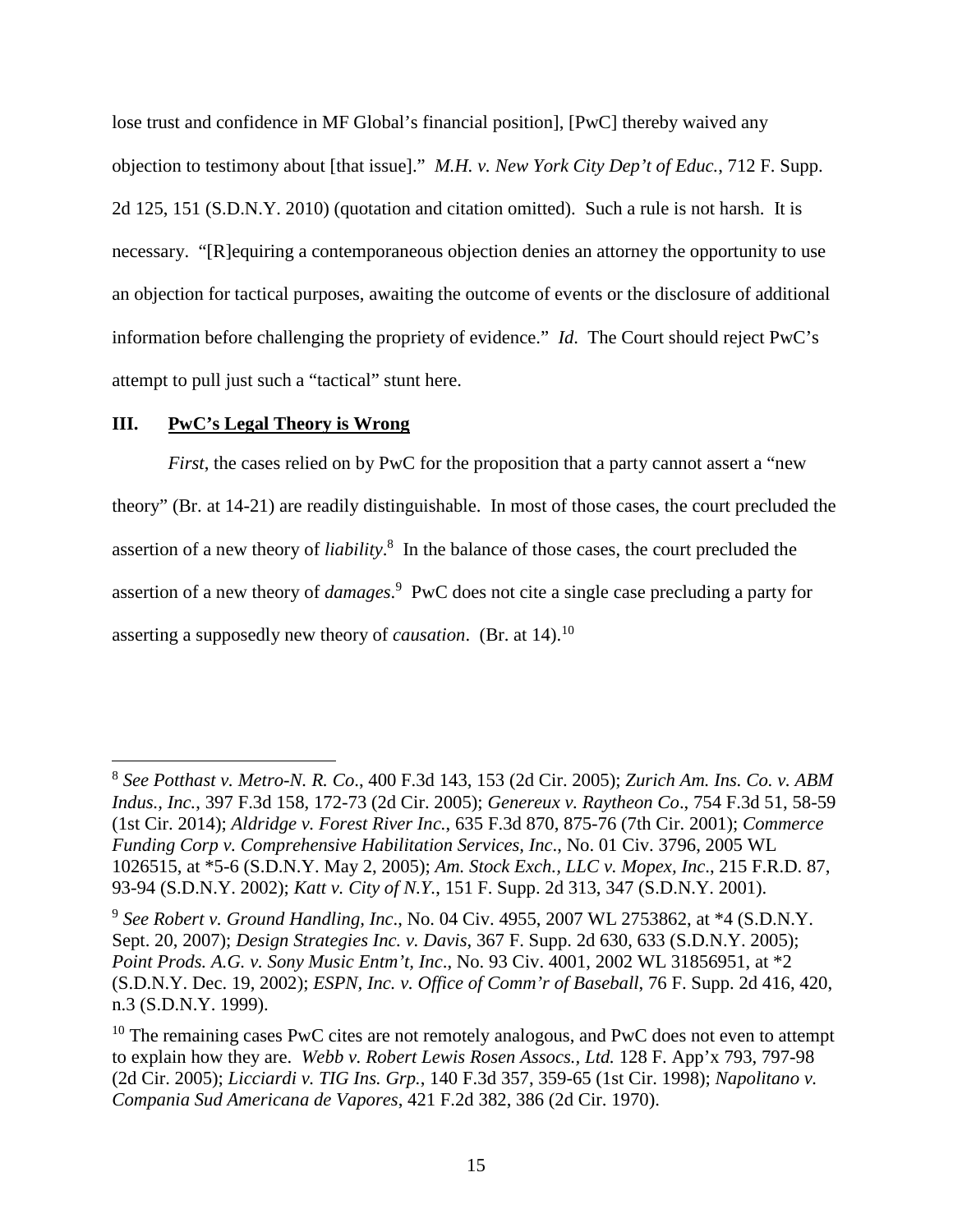*Second*, PwC's request for a "curative instruction" (Br. at 20 n.4) is baseless. Curative instructions are issued to mitigate alleged prejudice arising from the introduction of certain evidence. *See, e.g., Chemical Bank v. Dana*, 4 F. App'x 1, 5 (2d Cir. 2001). The proposed instruction would severely prejudice the Plan Administrator and PwC has waived any such prejudice.

*Third*, PwC's judicial estoppel argument (Br. at 15) is likewise meritless because the Plan Administrator's theory of causation is not inconsistent, much less "clearly inconsistent," with any position the Plan Administrator has previously taken. *Intellivision v. Microsoft Corp.*, 484 F. App'x 616, 619 (2d Cir. 2012); *see also Adelphia Recovery Tr. v. Goldman, Sachs & Co*., 748 F.3d 110, 115-16 (2d Cir. 2014) (same); *Jasper v. Sony Music Entm't, Inc*., 378 F. Supp. 2d 334, 344 (S.D.N.Y. 2005) (same).

*Finally*, a motion for a mistrial is not a substitute for a timely objection, and where, as here, a party fails to object on a timely basis to supposedly prejudicial evidence, that party should not be allowed to abort proceedings at the eleventh hour by moving for a mistrial. *See Clemente v. Carnicon–Puerto Rico Management Associates, L.C*., 52 F.3d 383, 387 (1st Cir. 1995).